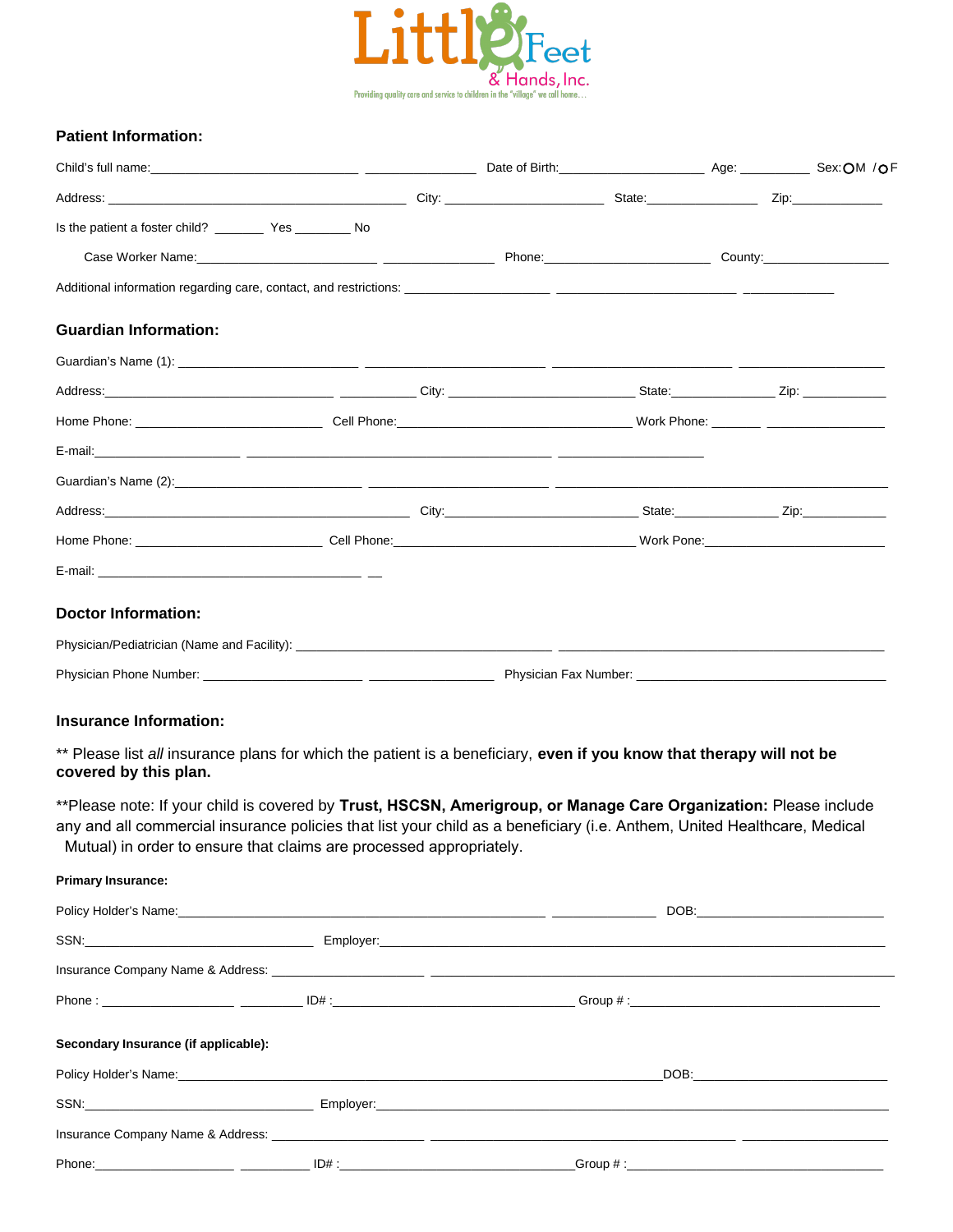

# **Release of Information Form**

Child's Name **Child's Name** 

*This form allows Little Feet & Hands, Inc. to send and receive EVALS, reports, and other requested information, including sending claims to your insurance provider. If we do not have this form filled out, we will not be able to provide this service on your patient's behalf.*

I hereby authorize any physician, clinic, hospital, institution or school to release Medical and Psychological information regarding my child, (Patient's Name) \_\_\_\_\_\_\_\_\_\_\_\_\_\_\_\_\_\_\_\_\_\_\_\_\_\_\_\_\_\_\_\_\_ to Little Feet & Hands, Inc. I understand that this information is to be used for professional purposes only and that it will be regarded as confidential. I also authorize Little Feet & Hands, Inc. to contact any persons or institutions to obtain any additional information regarding my child, when necessary.

I hereby authorize Little Feet & Hands, Inc. to release therapy reports regarding my child, (Patient's Name) \_\_\_\_\_\_\_\_\_\_\_\_\_\_\_\_\_\_\_\_\_\_\_\_\_\_\_\_\_\_\_\_\_\_\_\_\_\_, to any entity or professional associated with my child's care (physicians, any clinic, hospital, institution, insurance company, school, and other), with the exception of \_\_\_\_\_\_\_\_\_\_\_\_\_\_\_\_\_\_\_\_\_\_\_\_\_\_\_\_\_\_\_\_\_\_. This authorization includes release of information concerning HIV testing or treatment of AIDS, AIDS-related conditions, drug or alcohol abuse, drug-related conditions, alcoholism, and/or psychiatric/psychological conditions.

### (OPTIONAL)

I give my permission for Little Feet & Hands, Inc. to photograph and/or videotape my child, and use said photos/ videos for promotional or teaching purposes.

Agree

□ Disagree

Parent/Guardian Signature Later and the set of the set of the set of the set of the set of the set of the set o

The release of information consent will expire in 2 year or after all billing issues related to this treatment will have been resolved. This consent may be revoked at any time through a written request to Little Feet & Hands, Inc.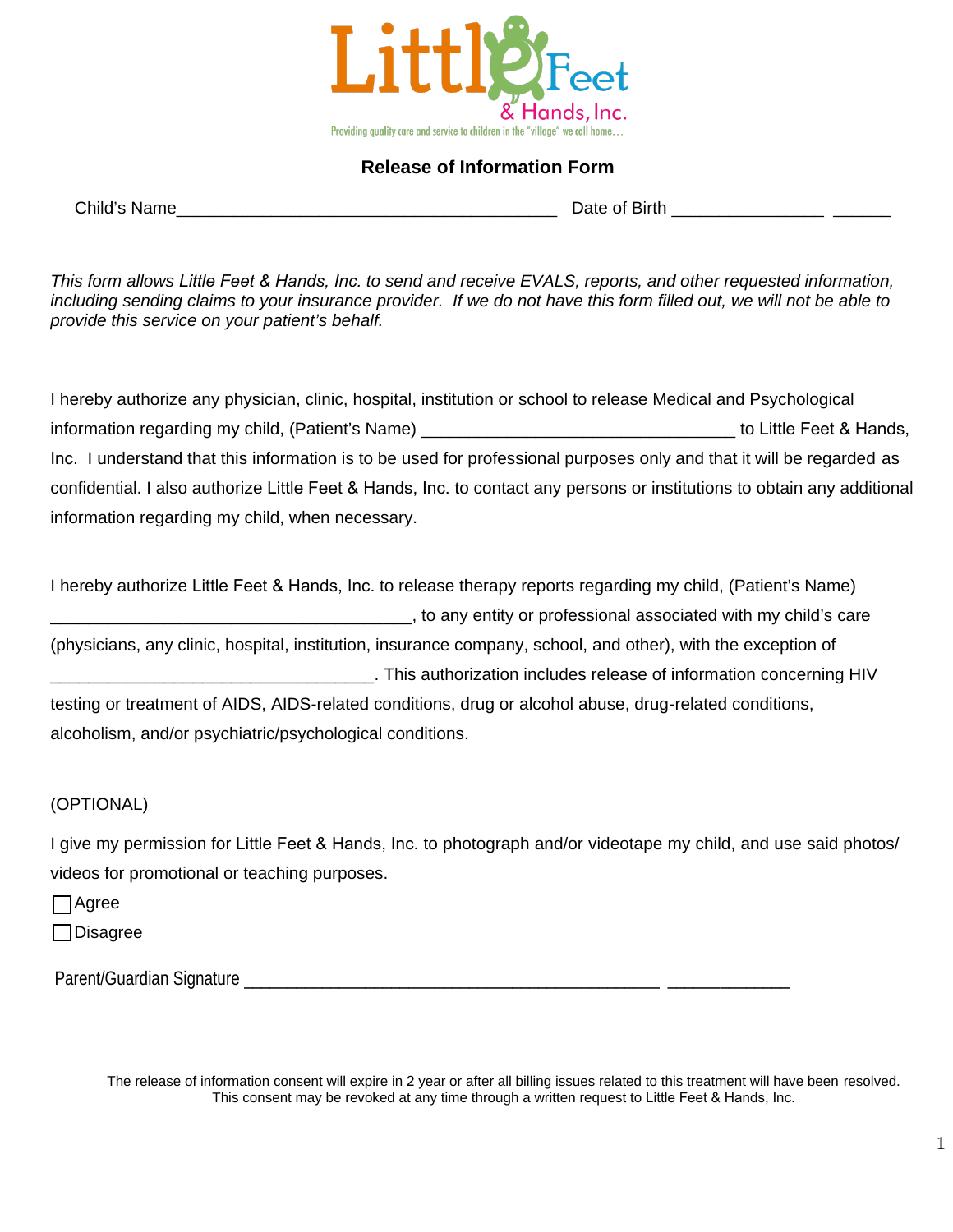

## **Patient Billing Acknowledgement Form Maintenance/Elective Care**

Under your health plan, you are financially responsible for co-payments, co-insurance or deductibles for covered services. You are also financially responsible for all non-covered services, including care determined to be elective or maintenance.

Maintenance/Elective care is treatment that does not significantly improve a clinical condition. While being treated for a chronic condition, you may elect to receive care beyond that which is determined to be medically necessary. You may also choose to receive care once maximum benefit from treatment has been reached.

If, during the course of Maintenance/Elective Care, you develop a new condition or a previous condition becomes significantly worse, care may no longer be considered Maintenance/Elective and may then be covered by your health plan. Your provider must submit a request for insurance coverage.

## **Provider**

Services to be provided are listed below:

Occupational Therapy, Physical Therapy and Speech Therapy including but not limited to all necessary services/supplies associated with therapy treatment.

Time Frame from \_\_\_\_\_\_\_\_\_ through December 31, 2021.

Plan of care determined by therapist and family.

I acknowledge that I have been told in advance by my provider that the services/products listed above may or may not be covered by my Health Plan. I agree to pay for any non-covered services.

Parent/Guardian Signature \_\_\_\_\_\_\_\_\_\_\_\_\_\_\_\_\_\_\_\_\_\_\_\_\_\_\_\_\_\_\_\_\_\_\_\_\_\_\_\_\_\_\_\_\_\_\_\_\_\_\_\_\_ Date \_\_\_\_\_\_\_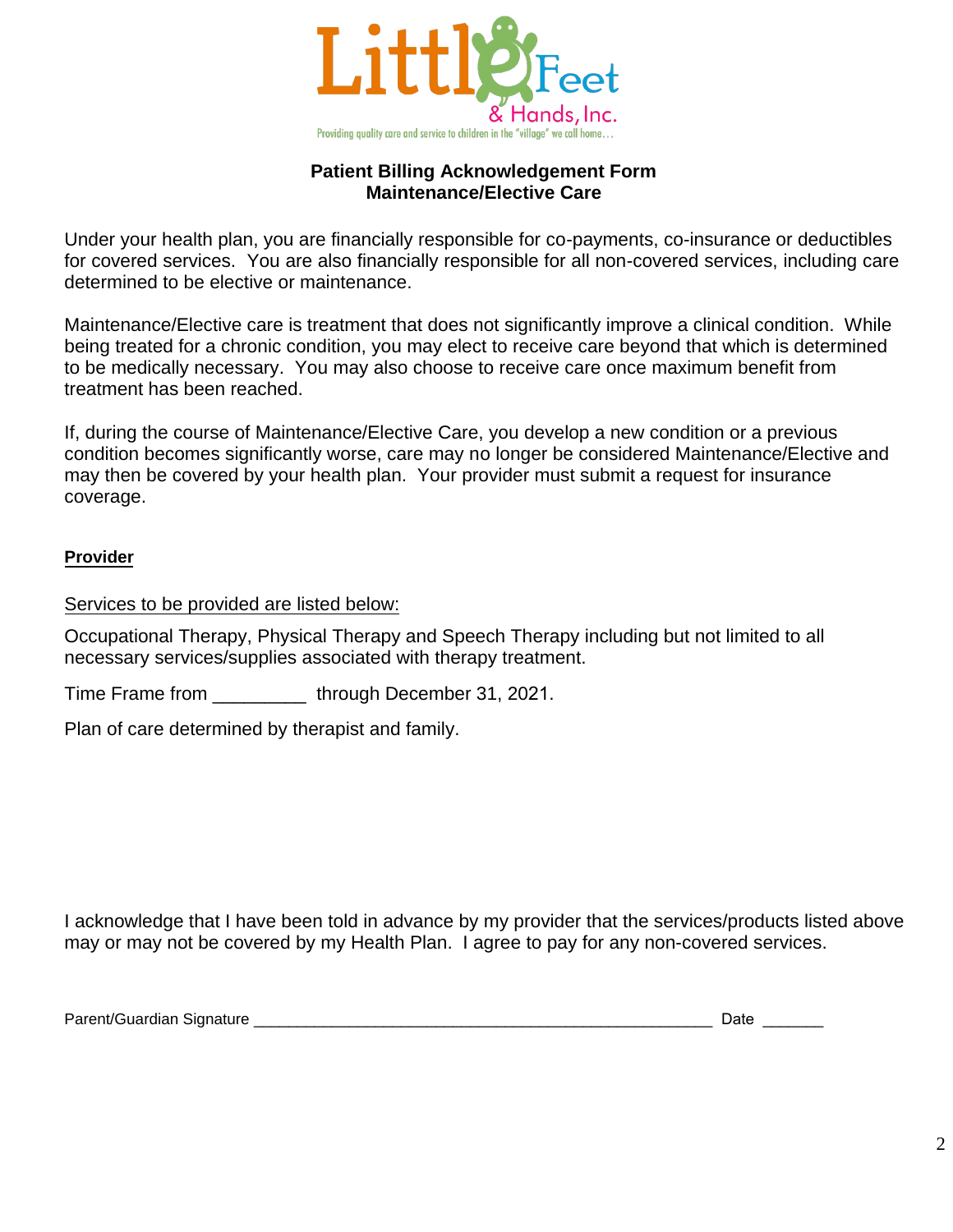

# **HIPAA Release of Information AUTHORIZATION FORM**

I hereby authorize Little Feet & Hands, Inc. and its affiliates, its employees and agents, the ability to send me electronic communication containing my personal health information maintained (such as information relating to the diagnosis, treatment, claims payment, and health care services provided or to be provided to me and which identifies my name, address, Member ID number, payment arrangements and balance information) except the following information about me:

[DESCRIBE INFORMATION NOT TO BE DISCLOSED, IF ANY]

for the purpose of: helping me to resolve claims, or health benefit coverage issues, and the purpose of communication regarding plan of care.

I also allow the Little Feet & Hands, Inc. staff members involved in the care of my child to email internally to each other and externally to other professionals involved in the care of the child.

I understand that the electronic communication will be sent via an unsecured/unencrypted email network. I understand that any personal health information or other information released to the person or organization identified above may be subject to re-disclosure by such person/organization and may no longer be protected by applicable federal and state privacy laws. This authorization is valid for one year from the date listed below for one year.

I understand that I have a right to revoke this authorization by providing written notice to Little Feet & Hands, Inc. However, this authorization may not be revoked if Little Feet & Hands, Inc., its employees or agents have taken action on this authorization prior to receiving my written notice.

I also understand that I have a right to have a copy of this authorization. I further understand that this authorization is voluntary and that I may refuse to sign this authorization. My refusal to sign will not affect my eligibility for benefits or enrollment or payment for or coverage of services.

Parent/Guardian Signature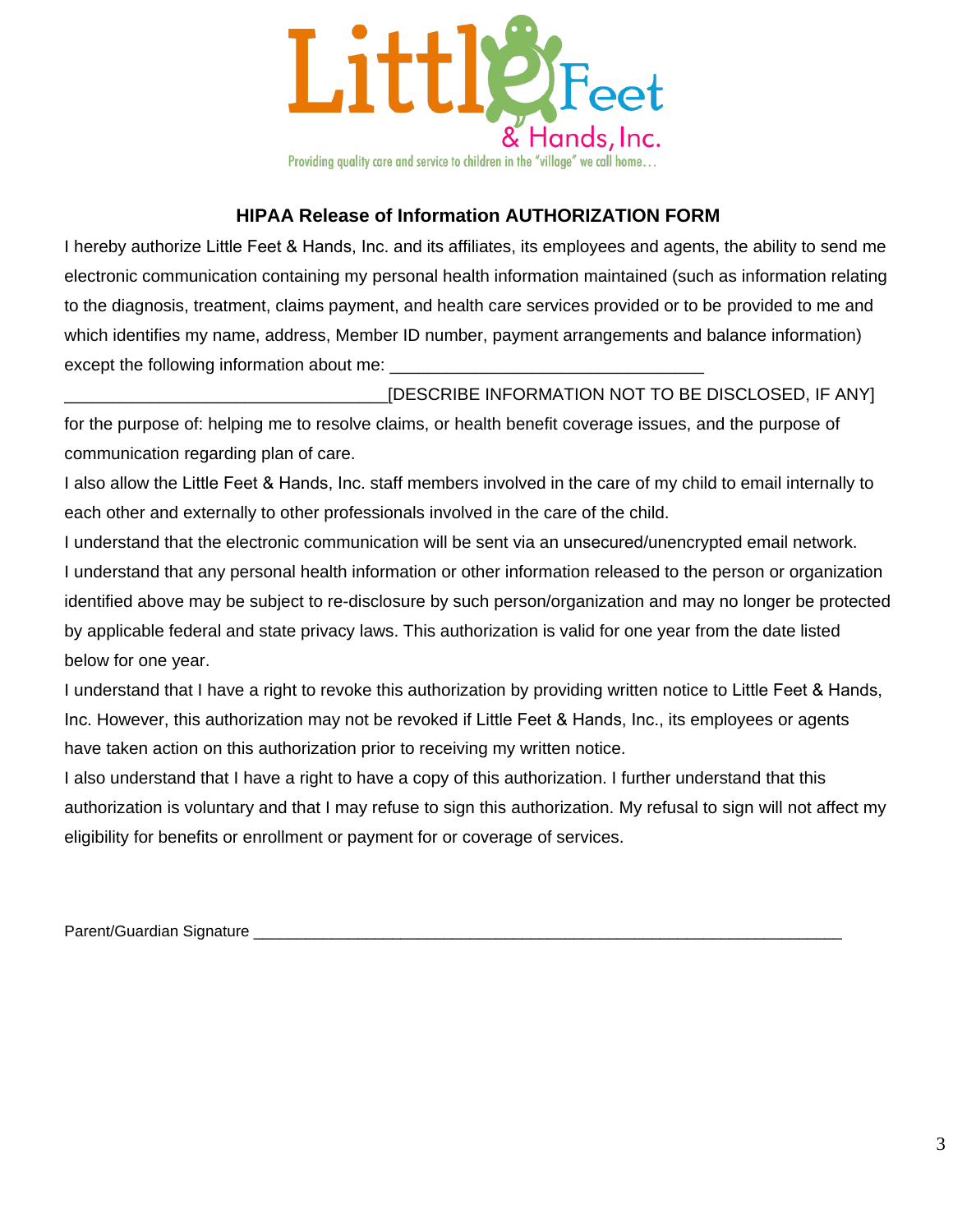

# **Notice of Privacy Practices and Confidentiality Agreement**

\*\*This Notice describes how health information about your child may be used and disclosed and how you can get access to this information.

The federal government has legislated the Health Information Portability and Accountability Act (HIPAA). The new rules regulate the privacy and accessibility of health information regarding your child's care at Little Feet & Hands, Inc. We must follow these privacy practices that are described in this notice until it is changed. Effective 4/14/03. You may request a copy of your notice at any time as applicable by law. Any changes will be added to this form will be available to you. You may request a copy of this at any time.

#### **Use and Disclosure Information**

**Treatment -** We may use or disclose your child's health information to plan a course of treatment that includes evaluation, goals and treatment approach. At times, your child's medical information may be reviewed by a student intern at our facility. In addition, your child's medical records will be provided to your health plan and consulting physicians. Your child may receive therapy services in the same room with another child. Within an LFH facility, your child's goals and data pertinent to your child's treatment may be discussed with others. Payment - We may use and disclose your health information to obtain payment for services we provide to you/your family member. A bill may be sent to you or your health insurance payer. The information on the bill may obtain information that identifies you, your spouse or your child. This information may include the child's date of birth, diagnosis and procedures or supplies used.

**Appointments -** We may use or disclose your health information to provide you with appointment reminders (such as email, voicemail messages, postcards or letters).

**Check-In -** Your child's name may be called when checking in at our window.

**Schools and Agencies -** We may provide information requested for IEP's, MFE's and evaluations with other professionals. We may disclose your child's information to doctors and other health professionals in regards to your child's care with us.

**Other Permitted Uses and Disclosures -** We may share information with other public health authorities charged with preventing or controlling disease, injury or disability. We will notify appropriate persons if we suspect child abuse or neglect.

We may need to provide medical information regarding your child to legal/judicial/administrative and law enforcement person. We may need to send you information regarding your child's care or billing issues through the mail. We may also send you information about groups and programs. This information may come in a marked envelope with our address on it. We will not use or disclose your child's health information without your written authorization.

**Confidentiality** – No information regarding other patients may be shared outside the walls of Little Feet & Hands, Inc. without parental permission.

#### **Patient's Rights**

• You have the right to view your child's health record and request a copy of it. There may be a copying and postage fee. You may be asked to show proof of guardianship or parent (driver's license, court order)

- You may request an amendment to your child's record. We are not required to make this change, but it will be noted in the record.
- You may restrict anything in our privacy act. We are not required to honor your request, but will make all efforts to accommodate reasonable requests. You may fax or mail this to us.
- Provide written authorization for uses and disclosures not otherwise permitted by law.

#### **If you believe your privacy rights have been violated, you can file a complaint with our privacy officer or with the Secretary of** Secretary-US Department of Health and Human Services

200 Independence Avenue SW Washington, DC 20201

**Parent/Guardian Signature \_\_\_\_\_\_\_\_\_\_\_\_\_\_\_\_\_\_\_\_\_\_\_\_\_\_\_\_\_\_\_\_\_\_\_\_**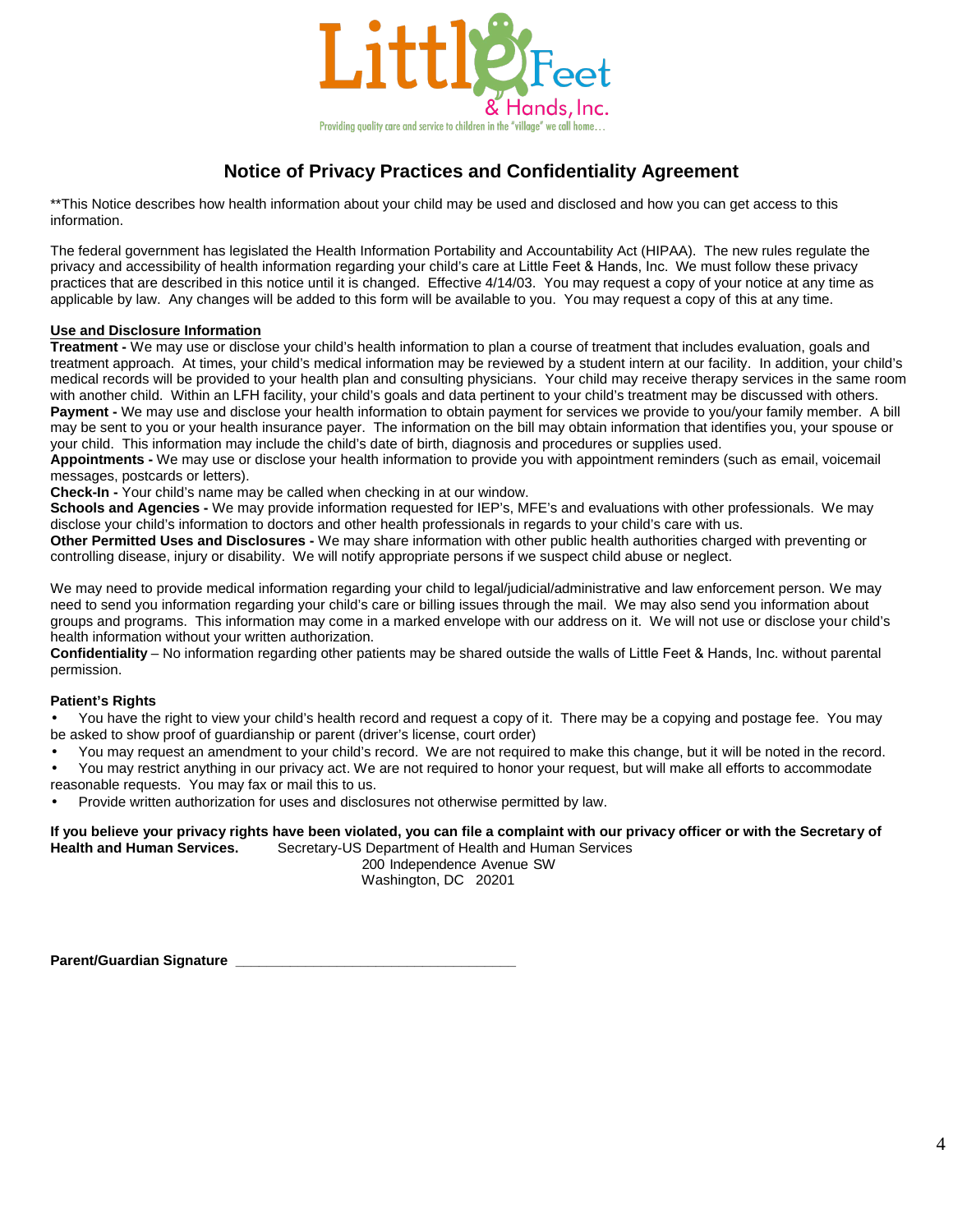

## **Individualized Needs Assessment**

| Relationship to child:<br><u>_______________________________</u>                 |                                                                                          |
|----------------------------------------------------------------------------------|------------------------------------------------------------------------------------------|
|                                                                                  |                                                                                          |
|                                                                                  |                                                                                          |
| <b>Birth History</b>                                                             |                                                                                          |
|                                                                                  | Child was born:   full-term or   premature; If premature, how many weeks?                |
| Delivery: ____ vaginal ____ with forceps ____ C-section                          |                                                                                          |
|                                                                                  |                                                                                          |
|                                                                                  | Was your child placed in the Newborn Intensive Care Unit?____ If so, how long?__________ |
| Please describe any other medical problems or complications at birth.            |                                                                                          |
|                                                                                  |                                                                                          |
| <b>Developmental History</b>                                                     |                                                                                          |
| Please indicate at what age your child achieved the following milestones:        |                                                                                          |
| *Mark N/A for those which your child has not achieved yet                        |                                                                                          |
| Rolled over_____________                                                         | Babbled_____________________                                                             |
| Sat alone________________                                                        | Said first word____________                                                              |
| Crawled________________                                                          | Drank from a cup________                                                                 |
| Pulled to stand____________                                                      | Used spoon________________                                                               |
| Stood alone______________                                                        | Toilet trained______________                                                             |
| Walked alone____________ __                                                      | Dressed self_______________                                                              |
|                                                                                  |                                                                                          |
|                                                                                  |                                                                                          |
|                                                                                  |                                                                                          |
|                                                                                  |                                                                                          |
| <b>Medical History</b>                                                           |                                                                                          |
| Current diagnosis:________                                                       |                                                                                          |
|                                                                                  | Hospitalizations: □ No □ Yes; If yes, please describe___________________________         |
|                                                                                  |                                                                                          |
|                                                                                  |                                                                                          |
|                                                                                  | Previous psychological evaluation? □No □ Yes; If yes, please describe ________________   |
| Current physician(s):                                                            |                                                                                          |
| Medications:                                                                     |                                                                                          |
|                                                                                  | Special equipment your child uses: Splints___Braces___Adaptive utensils____Other________ |
| Any feeding problems or nutritional concerns? __________________________________ |                                                                                          |
| Please check all that apply to your child:                                       |                                                                                          |
| Allergies (list below) $\Box$<br>Trach $\Box$                                    | Hearing aids<br>Wears glasses<br>ப<br>$\perp$                                            |
| C-Line $\square$<br>Latex sensitivity                                            | Hearing difficulty $\square$<br>Vision problem $\Box$                                    |
| G-tube $\square$<br><b>Seizures</b>                                              |                                                                                          |
| Comments: _                                                                      |                                                                                          |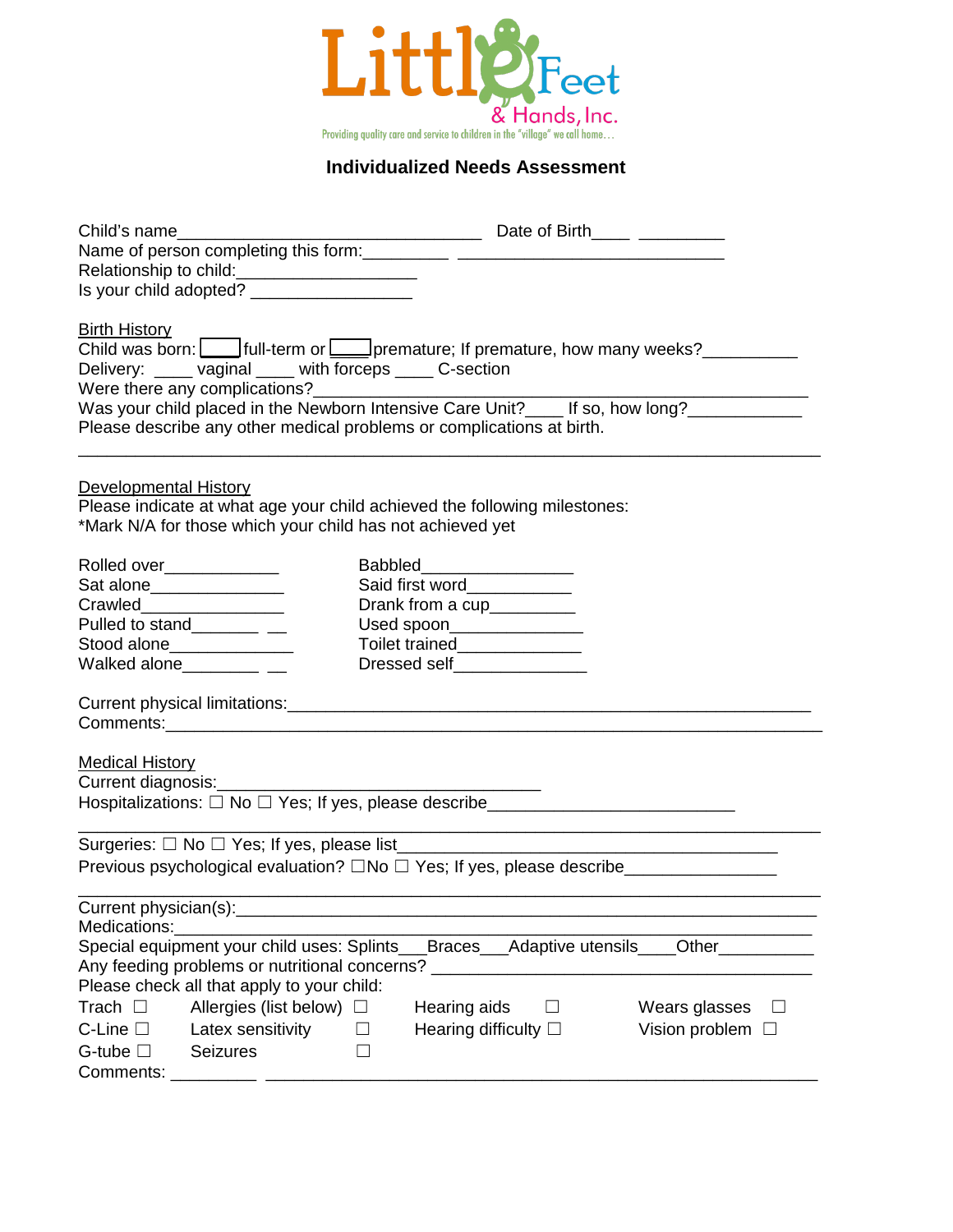

\_\_\_\_\_\_\_\_\_\_\_\_\_\_\_\_\_\_\_\_\_\_\_\_\_\_\_\_\_\_\_\_\_\_\_\_\_\_\_\_\_\_\_\_\_\_\_\_\_\_\_\_\_\_\_\_\_\_\_\_\_\_\_\_\_\_\_\_\_\_\_\_\_\_\_\_\_\_\_\_\_\_\_\_

Caregiver Concerns What are your main concerns with your child?

\_\_\_\_\_\_\_\_\_\_\_\_\_\_\_\_\_\_\_\_\_\_\_\_\_\_\_\_\_\_\_\_\_\_\_\_\_\_\_\_\_\_\_\_\_\_\_\_\_\_\_\_\_\_\_\_\_\_\_\_\_\_\_\_\_\_\_\_\_\_\_\_ What are your child's strengths? \_\_\_\_\_\_\_\_\_\_\_\_\_\_\_\_\_\_\_\_\_\_\_\_\_\_\_\_\_\_\_\_\_\_\_\_\_\_\_\_\_\_\_\_\_\_\_\_\_\_\_\_\_\_\_\_\_\_\_\_\_\_\_\_\_\_\_\_\_\_\_\_\_\_\_\_\_\_\_\_\_\_\_\_ \_\_\_\_\_\_\_\_\_\_\_\_\_\_\_\_\_\_\_\_\_\_\_\_\_\_\_\_\_\_\_\_\_\_\_\_\_\_\_\_\_\_\_\_\_\_\_\_\_\_\_\_\_\_\_\_\_\_\_\_\_\_\_\_\_\_\_\_\_\_\_\_ Has your child received occupational therapy, physical therapy, or speech therapy before? □Yes / □ No If yes, please indicate which services and for how long: \_\_\_\_\_\_\_\_\_\_\_\_\_\_\_\_\_\_\_\_\_\_\_ \_\_\_\_\_\_\_\_\_\_\_\_\_\_\_\_\_\_\_\_\_\_\_\_\_\_\_\_\_\_\_\_\_\_\_\_\_\_\_\_\_\_\_\_\_\_\_\_\_\_\_\_\_\_\_\_\_\_\_\_\_\_\_\_\_\_\_\_\_\_\_\_\_\_\_\_\_\_ Educational Information School/Educational program currently attending:<br> Present grade level: Special services received in school:  $□$  OT  $□$ PT  $□$ Speech Does your child receive any of the following? Special Education □ Behavior Intervention □ Other special service □ Does your child's teacher have concerns with your child's development in any of the following areas? Motor skills \_\_\_\_\_ Social abilities \_\_\_\_\_ Self-help skills \_\_\_\_\_ Learning abilities \_\_\_\_\_ Comments:\_\_\_\_\_\_\_\_\_\_\_\_\_\_\_\_\_\_\_\_\_\_\_\_\_\_\_\_\_\_\_\_\_\_\_\_\_\_\_\_\_\_\_\_\_\_\_\_\_\_\_\_\_\_\_\_\_\_\_\_\_\_\_\_\_\_\_\_\_ Social/Emotional Development Does your child interact well with others?  $□$  Yes  $□$  No Does your child have any trouble making friends?  $\Box$  Yes  $\Box$  No Fears, Coping behaviors: Does your child have difficulty calming himself/herself when upset? □ Yes□ No Additional comments: **Behavior** Please check any of the following that apply to your child: Cries often □ □ Dislikes hair brushing □ Frequent temper tantrums  $□$  Dislikes tooth brushing  $□$ Anxious □ □ Avoids touch from others □ Trouble following directions □ Dislikes playground equipment**□** Trouble with changes in routine  $□$  Seems to be "on the go"  $□$ Clumsy ☐ Rocks self ☐ Weak muscles □ □ Sensitive to light □ Picky eater □ <del>□</del> Sensitive to sound □ Mouths objects □ □ Poor attention span □

Thank you for taking the time to fill out this questionnaire. This information will help us to become more familiar with your child so that we can provide the best service possible to you and your child.

Signature Date **Date** 

\_\_\_\_\_\_\_\_\_\_\_\_\_\_\_\_\_\_\_\_\_\_\_\_\_\_\_\_\_\_\_\_\_\_\_\_\_\_\_\_ \_\_\_\_\_\_\_\_\_\_\_\_\_\_\_\_\_\_\_

Patient Name \_\_\_\_\_\_\_\_\_\_\_\_\_\_\_\_\_\_\_\_\_\_\_\_\_\_\_\_\_